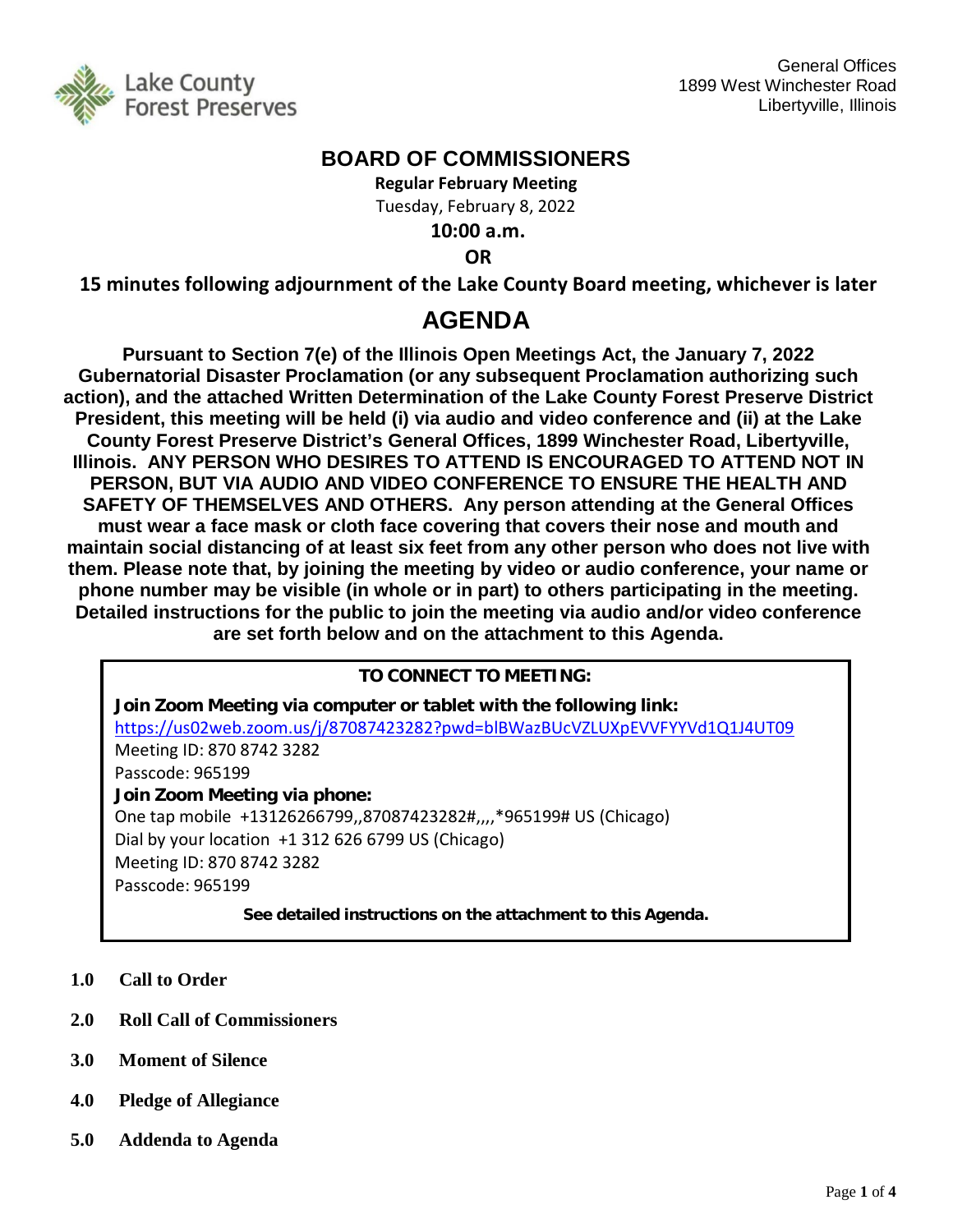- **6.0 Public Comment** (matters not on agenda; one 3-minute comment per person)
- **7.0 President's Report, Special Recognition and Committee Appointments**
- **8.0 Unfinished Business**
- **9.0 New Business - Consent Agenda**
	- 9.1 Approve Minutes of January 11, 2022
	- 9.2 [Approve a Resolution Awarding Contracts for the Invasive Plant Management Program f](http://www.lcfpd.org/assets/1/28/9.2a2.pdf)or (i) the Eastern Forest Preserves to Liberty Prairie Restorations in the Contract Price of \$88,650.00; and (ii) the Western Forest Preserves to Red Buffalo Nursery in the Contract Price of \$86,187.50.

#### **10.0 New Business - Reports of Standing and Special Committees:**

#### • *Finance Committee:*

- 10.1 [Approve an Ordinance adding Personnel Policy 4.11 –Employee Community Engagement](http://www.lcfpd.org/assets/1/28/Revised_Ordinance_adding_Policy_4.11_FINAL_with_Notation.pdf)  [Program](http://www.lcfpd.org/assets/1/28/Revised_Ordinance_adding_Policy_4.11_FINAL_with_Notation.pdf) to the District's Personnel Policies and Procedures.
- 10.2 Approve a Resolution Approving a Three-Year Contract for Health and Welfare Plan [Nondiscrimination Testing services and Section 125 Plan Document creation services](http://www.lcfpd.org/assets/1/28/10.213.pdf) with The Segal Company, Inc., in the Contract Price of \$48,000.00.

### • *Operations Committee:*

- 10.3 [Approve a Resolution Approving a Two-Year CompleteLink Discount Pricing Schedule](http://www.lcfpd.org/assets/1/28/10.311.pdf) for Telephone Services with AT&T Corp.
- 10.4 [Approve an Ordinance Approving the Assignment and Amendment of the License Agreement](http://www.lcfpd.org/assets/1/28/10.411.pdf)  [with Catering by Michael's](http://www.lcfpd.org/assets/1/28/10.411.pdf) for Food and Beverage Services at Independence Grove.

#### • *Planning Committee:*

- 10.5 [Approve an Ordinance Approving a License Agreement with The Farm Foundation](http://www.lcfpd.org/assets/1/28/10.57.pdf) for Driveway Access at Casey Trail and Greenway.
- 10.6 [Approve a Resolution Approving an Easement Agreement with the County of Lake](http://www.lcfpd.org/assets/1/28/10.66.pdf) for a Permanent Easement for an Existing Sewer Line at Rollins Savanna Forest Preserve.

#### **11.0 Petitions and Correspondence**

- **12.0 Miscellaneous Business**
- **13.0 Closed Session**
- **14.0 Potential Action following Closed Session**

#### **15.0 Adjournment**

The Lake County Forest Preserve District (the "District") is subject to the requirements of the Americans with Disabilities Act of 1990. Individuals with disabilities who plan to attend this meeting and who require certain accommodations in order to allow them to observe and/or participate in this meeting, or who have questions regarding the accessibility of the meeting or the facilities, are required to contact ADA Coordinator, Mary Kann (847) 968-3214 promptly to allow the District to make reasonable accommodations for those persons.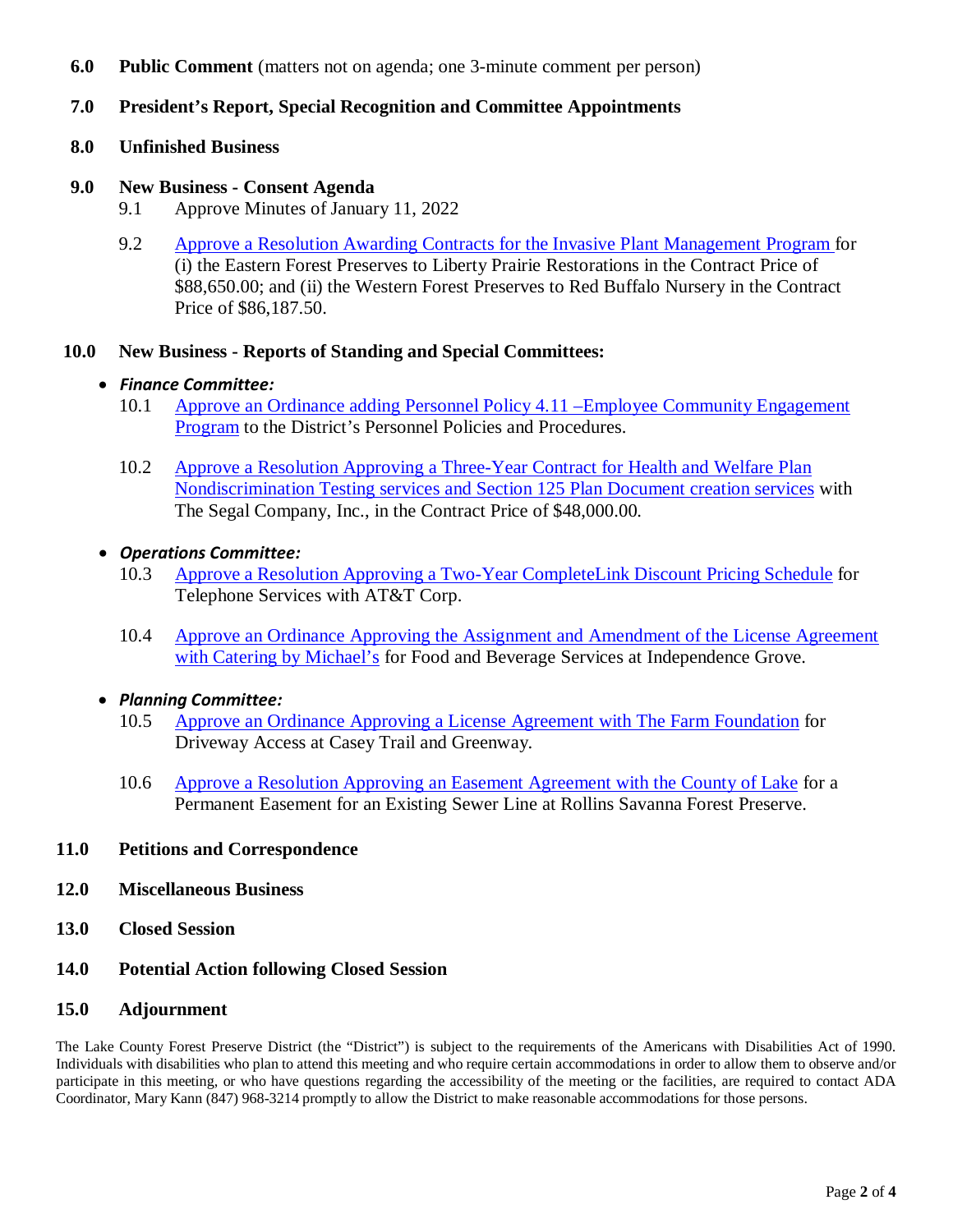

## **DETERMINATION OF NEED FOR MEETINGS OF THE LAKE COUNTY FOREST PRESERVE DISTRICT TO BE HELD BY AUDIO OR VIDEO CONFERENCE**

To: Board of Commissioners Board Secretary Lake County Forest Preserve District

The Governor of the State of Illinois has issued a disaster declaration related to public health concerns because of a disaster as defined in Section 4 of the Illinois Emergency Management Agency Act and all of Lake County is covered by the disaster area. In light of such disaster declaration, pursuant to Section 7(e) of the Open Meetings Act, I hereby determine that:

(i) full in-person meetings of the Lake County Forest Preserve District (the "District") Board of Commissioners (the "Board") and of the Board's committees (the "Committees"), or meetings of the Board and its Committees at the regular meeting location of the Board and its Committees conducted under the other applicable provisions of the Open Meetings Act, are not practical or prudent because of such disaster.

Therefore, during the pendency of the Governor's current declaration of disaster, the meetings of the Board and its Committees will be conducted both (i) by audio or video conference and (ii) at such regular meeting location, which, during the pendency of the Governor's current declaration of disaster, will be 1899 Winchester Road, Libertyville, Illinois, but attendance at such location:

- (a) may be without the physical presence at the regular meeting location of a quorum of the members of the Board and its Committees, and
- (b) must include the presence of at least one of the following: a member of the Board or its Committees, the District's Corporate Counsel, or the District's Executive Director.

Dated as of the 7<sup>th</sup> day of January, 2022

 $\overline{\phantom{a}}$ 

Angelo D. Kyle, President Lake County Forest Preserve District